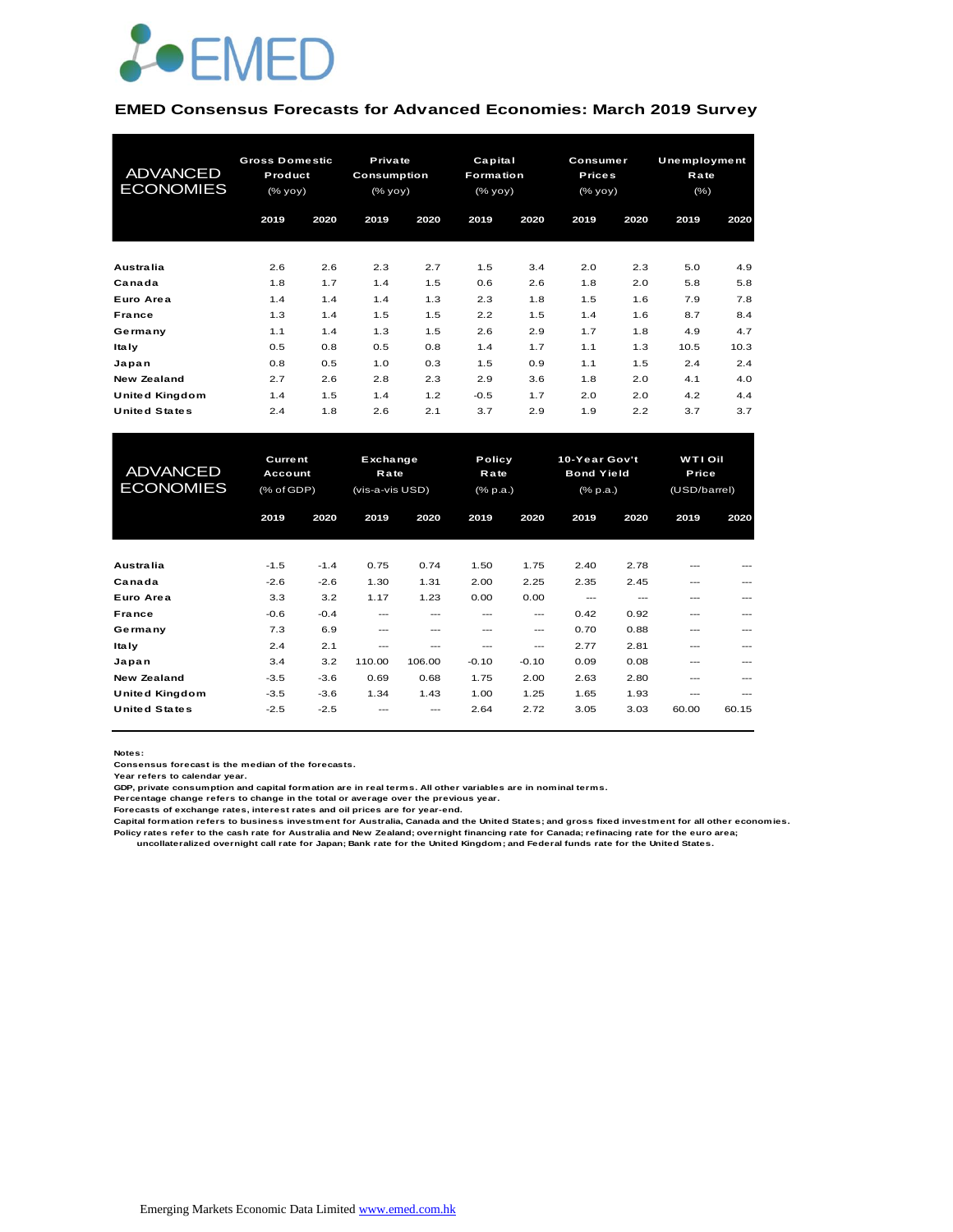

#### **EMED Consensus Forecasts for Emerging Markets: March 2019 Survey**

| <b>EMERGING</b>       | <b>Gross Domestic</b> |      | <b>Private</b> |      | <b>Fixed</b> |      | Consumer      |      | <b>Unemployment</b> |                          |
|-----------------------|-----------------------|------|----------------|------|--------------|------|---------------|------|---------------------|--------------------------|
|                       | Product               |      | Consumption    |      | Investment   |      | <b>Prices</b> |      | Rate                |                          |
| <b>MARKETS</b>        | (% yoy)               |      | (% yoy)        |      | (% yoy)      |      | (% yoy)       |      | $(\% )$             |                          |
|                       | 2019                  | 2020 | 2019           | 2020 | 2019         | 2020 | 2019          | 2020 | 2019                | 2020                     |
|                       |                       |      |                |      |              |      |               |      |                     |                          |
|                       |                       |      |                |      |              |      |               |      |                     |                          |
| Argentina             | $-1.1$                | 2.3  | $-1.2$         | 2.5  | $-8.3$       | 3.4  | 39.2          | 20.7 | 9.4                 | 9.1                      |
| <b>Brazil</b>         | 2.2                   | 2.3  | 3.1            | 2.6  | 7.8          | 5.7  | 4.1           | 4.1  | 11.9                | 11.4                     |
| Chile                 | 3.2                   | 3.0  | 3.2            | 2.2  | 5.1          | 4.0  | 3.0           | 2.9  | 6.8                 | 6.9                      |
| China                 | 6.2                   | 6.0  | 7.6            | 7.7  | 6.0          | 5.4  | 2.2           | 2.3  | 4.0                 | 4.0                      |
| Colombia              | 3.1                   | 3.3  | 3.2            | 3.2  | 4.0          | 3.9  | 3.1           | 3.1  | 9.6                 | 9.4                      |
| <b>Czech Republic</b> | 2.8                   | 2.5  | 2.2            | 2.2  | 3.7          | 3.7  | 2.1           | 2.0  | 2.1                 | 2.2                      |
| <b>Hong Kong</b>      | 2.4                   | 2.4  | 2.5            | 2.9  | 1.3          | 2.9  | 2.3           | 2.2  | 3.0                 | 3.2                      |
| Hungary               | 3.4                   | 2.4  | 3.4            | 3.4  | 8.0          | 4.0  | 3.0           | 3.1  | 3.3                 | 3.5                      |
| India                 | 7.3                   | 7.3  | 7.2            | 6.5  | 9.4          | 8.1  | 4.0           | 4.5  | $\cdots$            | $\hspace{0.05cm} \ldots$ |
| Indonesia             | 5.1                   | 5.0  | 5.1            | 5.0  | 5.7          | 4.6  | 3.5           | 3.8  | 5.2                 | 5.1                      |
| Malaysia              | 4.5                   | 4.5  | 5.1            | 4.6  | 6.3          | 5.8  | 2.0           | 2.4  | 3.3                 | 3.1                      |
| <b>Mexico</b>         | 2.0                   | 2.0  | 2.2            | 2.6  | 1.0          | 2.4  | 4.1           | 3.7  | 3.6                 | 3.7                      |
| <b>Philippines</b>    | 6.4                   | 6.3  | 5.8            | 5.5  | 9.9          | 7.5  | 3.9           | 3.7  | 5.3                 | 5.2                      |
| Poland                | 3.6                   | 3.0  | 3.9            | 3.0  | 5.7          | 3.8  | 2.0           | 2.5  | 3.9                 | 3.8                      |
| Russia                | 1.5                   | 1.6  | 1.6            | 2.7  | 1.5          | 2.8  | 4.8           | 4.0  | 4.8                 | 5.0                      |
| <b>Singapore</b>      | 2.6                   | 2.5  | 3.0            | 2.7  | $-1.2$       | 3.2  | 1.4           | 1.4  | 2.3                 | 2.3                      |
| South Korea           | 2.5                   | 2.3  | 2.4            | 2.0  | 0.8          | 1.7  | 1.7           | 1.8  | 3.9                 | 3.9                      |
| <b>Taiwan</b>         | 2.1                   | 2.0  | 1.9            | 1.9  | 2.9          | 2.0  | 1.1           | 1.4  | 3.7                 | 3.6                      |
| <b>Thailand</b>       | 3.8                   | 3.6  | 3.7            | 2.5  | 4.1          | 5.0  | 1.1           | 1.5  | 1.0                 | 0.5                      |
| Turkey                | $-0.3$                | 2.7  | $-0.1$         | 2.5  | $-5.4$       | 2.3  | 17.0          | 10.9 | 12.7                | 12.1                     |

|                       | <b>Money</b>                        |                         | <b>Merchandise</b> |                           | <b>Merchandise</b> |                        | <b>Current</b> |        | Exchange        |       |
|-----------------------|-------------------------------------|-------------------------|--------------------|---------------------------|--------------------|------------------------|----------------|--------|-----------------|-------|
| <b>EMERGING</b>       | Supply M2                           |                         | <b>Exports</b>     |                           | <b>Imports</b>     |                        | <b>Account</b> |        | Rate            |       |
| <b>MARKETS</b>        | (% yoy)                             |                         | $(%$ (% yoy)       |                           | $(%$ (% yoy)       |                        | (% of GDP)     |        | (vis-a-vis USD) |       |
|                       | 2019                                | 2020                    | 2019               | 2020                      | 2019               | 2020                   | 2019           | 2020   | 2019            | 2020  |
|                       |                                     |                         |                    |                           |                    |                        |                |        |                 |       |
|                       |                                     |                         |                    |                           |                    |                        |                |        |                 |       |
| Argentina             | 21.3                                | 27.8                    | 6.0                | 3.3                       | $-7.5$             | 2.5                    | $-2.3$         | $-2.5$ | 46.30           | 52.47 |
| <b>Brazil</b>         | 9.6                                 | 9.8                     | 6.3                | 2.3                       | 7.2                | 6.3                    | $-1.3$         | $-1.7$ | 3.75            | 3.78  |
| Chile                 | 7.0                                 | 8.0                     | 3.3                | 4.4                       | 5.7                | 5.9                    | $-2.5$         | $-2.2$ | 678             | 688   |
| China                 | 8.7                                 | 8.4                     | 3.8                | 3.7                       | 4.4                | 4.8                    | 0.4            | 0.0    | 6.74            | 6.68  |
| Colombia              | 12.2                                | 11.7                    | 1.1                | 2.3                       | 4.1                | 1.5                    | $-3.8$         | $-3.8$ | 3100            | 3150  |
| <b>Czech Republic</b> | $\hspace{0.05cm}---\hspace{0.05cm}$ | $\qquad \qquad -\qquad$ | 5.6                | 2.3                       | 5.7                | 1.7                    | 0.5            | 0.1    | 21.0            | 20.7  |
| <b>Hong Kong</b>      | 5.0                                 | 9.0                     | 4.1                | 6.2                       | 5.2                | 7.2                    | 2.9            | 2.7    | 7.80            | 7.80  |
| Hungary               | $\sim$ $\sim$ $\sim$                | $\sim$ $\sim$           | 3.3                | 4.8                       | 3.7                | 5.2                    | 1.5            | 1.8    | 259             | 262   |
| India                 | $---$                               | $\frac{1}{2}$           | 7.7                | 8.3                       | 10.1               | 10.1                   | $-2.5$         | $-2.3$ | 71.5            | 71.8  |
| Indonesia             | 6.5                                 | $---$                   | 5.4                | 6.3                       | 4.6                | 8.1                    | $-2.5$         | $-2.4$ | 14459           | 14560 |
| Malaysia              | $\cdots$                            | $\cdots$                | $\qquad \qquad -$  | $\qquad \qquad -\qquad -$ | $\qquad \qquad -$  | $\qquad \qquad \cdots$ | 2.5            | 2.3    | 4.12            | 4.08  |
| <b>Mexico</b>         | 8.2                                 | 9.3                     | 6.2                | 8.9                       | 6.3                | 9.2                    | $-1.9$         | $-1.9$ | 20.0            | 19.9  |
| <b>Philippines</b>    | 11.9                                | $\qquad \qquad -\qquad$ | 8.6                | 7.2                       | 9.5                | 12.3                   | $-2.1$         | $-2.3$ | 54.5            | 54.3  |
| Poland                | 7.8                                 | ---                     | 6.6                | 2.3                       | 6.8                | 3.5                    | $-0.6$         | $-0.8$ | 3.40            | 3.39  |
| Russia                | 9.0                                 | 10.0                    | 1.4                | $-2.4$                    | $-2.5$             | $-2.5$                 | 5.7            | 4.5    | 66.5            | 65.0  |
| Singapore             | $\sim$ $\sim$                       | $\frac{1}{2}$           | $\sim$ $\sim$      | $\frac{1}{2}$             | $\sim$ $\sim$      | $\frac{1}{2}$          | 19.0           | 17.8   | 1.36            | 1.33  |
| South Korea           | 5.5                                 | $\sim$ $\sim$           | 3.0                | 1.7                       | 2.4                | 1.9                    | 4.3            | 4.2    | 1114            | 1080  |
| Taiwan                | 3.9                                 | 3.8                     | 3.0                | 3.8                       | 3.8                | 4.4                    | 12.0           | 12.0   | 30.8            | 30.3  |
| <b>Thailand</b>       | 5.3                                 | 6.0                     | 3.9                | 3.9                       | 5.7                | 5.7                    | 7.5            | 7.0    | 32.5            | 31.0  |
| Turkey                | 18.0                                | 18.0                    | 4.6                | 4.8                       | $-3.2$             | 9.4                    | $-2.8$         | $-2.9$ | 5.94            | 6.32  |
|                       |                                     |                         |                    |                           |                    |                        |                |        |                 |       |

**Notes:** 

**Consensus forecast is the median of the forecasts.**

**Year refers to calendar year except for India for which fiscal year (April to March) is used.**

**GDP, private consumption and fixed investment are in real terms. All other variables are in nominal terms.**

**Percentage change refers to change in the total or average over the previous year, except for money supply growth which is based on year-end figures.**

**Forecasts of exchange rates and interest rates are for year-end.**

**Forecasts for India are FY18/19 and FY19/20**

Emerging Markets Economic Data Limited www.emed.com.hk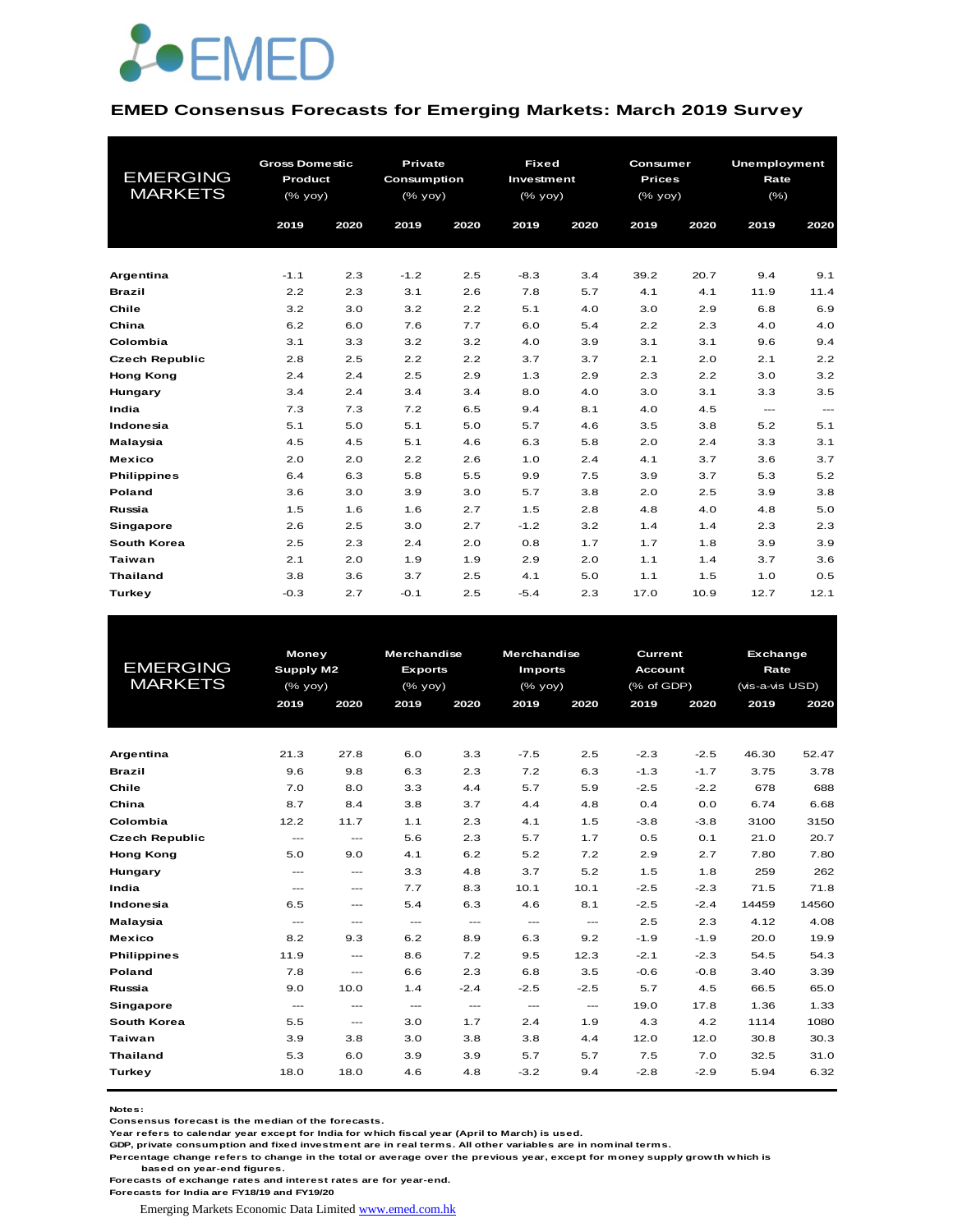### **EMED Consensus Forecasts for the United States: March 2019 Survey**

| 2019<br>2020<br>2019<br>2020<br>2020<br>2019<br>2019<br><b>ABN AMRO</b><br>2.7<br>1.7<br>1.6<br>2.0<br><b>Kiel Institute</b><br>2.1<br>1.8<br>1.7<br>2.4<br><b>Action Economics</b><br>2.7<br>2.5<br>1.8<br><b>Moody's Analytics</b><br>2.4<br>1.6<br>1.7<br>2.1<br><b>AIB Global Treasury</b><br>2.5<br>1.8<br>1.7<br>2.0<br><b>Mortgage Bankers Association</b><br>2.0<br>1.4<br><b>NAR</b><br>2.2<br>2.4<br>1.6<br>1.3<br>Allianz<br>$\overline{\phantom{a}}$<br>1.8<br><u>.</u><br>2.1<br><b>Bank Julius Baer</b><br>2.5<br>0.8<br>1.7<br>2.0<br><b>National Bank of Canada</b><br>2.3<br>1.9<br>2.1<br><b>NIESR</b><br><b>BayernLB</b><br>2.5<br>1.5<br>1.8<br>2.5<br>2.2<br>1.9<br><b>BBVA</b><br>2.5<br>2.0<br>2.2<br>2.1<br><b>Northern Trust</b><br>2.4<br>1.9<br><u>.</u><br>2.5<br>2.3<br>1.8<br>2.3<br><b>OCBC Bank</b><br>2.6<br>2.4<br><b>Berenberg Capital Markets</b><br><u>.</u><br><b>PNC</b><br><b>BMO Capital Markets</b><br>2.3<br>1.7<br>1.7<br>2.0<br>2.7<br>2.0<br>1.8<br><b>BNP Paribas</b><br>2.1<br>1.5<br>1.4<br>2.0<br>Prometeia<br>2.2<br>1.9<br>1.9<br>2.2<br>1.2<br>1.4<br>1.8<br><b>Raymond James</b><br>1.7<br>1.8<br>1.9<br><b>Capital Economics</b><br>2.2<br>1.9<br><b>CIBC World Markets</b><br>1.5<br>1.7<br>2.3<br><b>Royal Bank of Canada</b><br>2.4<br>1.9<br>2.5<br>2.2<br>2.0<br>2.0<br><b>Schroders</b><br>2.4<br>1.6<br><b>Comerica Bank</b><br>1.9<br>2.5<br>1.8<br>2.0<br>2.5<br>2.4<br>1.8<br>1.8<br>Commerzbank<br>Scotia Capital<br>2.6<br>1.8<br>2.0<br>2.4<br><b>Societe Generale</b><br>2.3<br>1.5<br><b>Credit Agricole</b><br>0.4<br><b>Credit Suisse</b><br>2.3<br>2.2<br>1.5<br>2.2<br><b>Standard &amp; Poor's</b><br>2.3<br>2.1<br>---<br>2.4<br>2.1<br>2.5<br>Daiwa Institute of Research<br>1.8<br>2.4<br><b>TD Economics</b><br>2.1<br>---<br>2.2<br>Danske Bank<br>2.7<br>1.8<br><b>University of Maryland</b><br>2.9<br>---<br>$\overline{\phantom{a}}$<br>$\overline{a}$<br><b>DBS Bank</b><br>2.5<br>1.8<br>University of Michigan - RSQE<br>2.4<br>1.8<br>1.7<br>$\overline{\phantom{a}}$<br>---<br><b>UOB</b><br>Deka Bank<br>2.3<br>1.9<br>2.4<br>3.0<br>1.7<br>2.0<br>$\overline{a}$<br>2.5<br>2.2<br>2.0<br><b>Wells Fargo</b><br>2.5<br>2.1<br><b>Desjardins</b><br>1.9<br>1.9<br><b>DIW Berlin</b><br>2.5<br>2.1<br>---<br>$\overline{\phantom{a}}$<br>DZ Bank<br>2.1<br>1.9<br>2.3<br>1.6<br>2.2<br><b>CONSENSUS</b><br><b>Fannie Mae</b><br>2.4<br>1.9<br>1.9<br><b>First Trust Advisors</b><br>Median<br>2.3<br>1.8<br>2.5<br>2.4<br>1.8<br>1.9<br>2.4<br><b>Freddie Mac</b><br>2.5<br>2.4<br>1.8<br>2.3<br>2.3<br>Mean<br>1.7<br>1.9 | <b>UNITED STATES</b> | <b>Gross Domestic</b><br><b>Product</b><br>(% yoy) |     | <b>Consumer</b><br><b>Prices</b><br>(% yoy) |     | <b>UNITED STATES</b> | <b>Gross Domestic</b><br><b>Product</b><br>(% yoy) |     | <b>Consumer</b><br><b>Prices</b><br>(% yoy) |                          |
|--------------------------------------------------------------------------------------------------------------------------------------------------------------------------------------------------------------------------------------------------------------------------------------------------------------------------------------------------------------------------------------------------------------------------------------------------------------------------------------------------------------------------------------------------------------------------------------------------------------------------------------------------------------------------------------------------------------------------------------------------------------------------------------------------------------------------------------------------------------------------------------------------------------------------------------------------------------------------------------------------------------------------------------------------------------------------------------------------------------------------------------------------------------------------------------------------------------------------------------------------------------------------------------------------------------------------------------------------------------------------------------------------------------------------------------------------------------------------------------------------------------------------------------------------------------------------------------------------------------------------------------------------------------------------------------------------------------------------------------------------------------------------------------------------------------------------------------------------------------------------------------------------------------------------------------------------------------------------------------------------------------------------------------------------------------------------------------------------------------------------------------------------------------------------------------------------------------------------------------------------------------------------------------------------------------------------------------------------------------------------------------------------------------------------------------------------------------------------------------------------------------------------------------------------------------------------------------------------------------------|----------------------|----------------------------------------------------|-----|---------------------------------------------|-----|----------------------|----------------------------------------------------|-----|---------------------------------------------|--------------------------|
|                                                                                                                                                                                                                                                                                                                                                                                                                                                                                                                                                                                                                                                                                                                                                                                                                                                                                                                                                                                                                                                                                                                                                                                                                                                                                                                                                                                                                                                                                                                                                                                                                                                                                                                                                                                                                                                                                                                                                                                                                                                                                                                                                                                                                                                                                                                                                                                                                                                                                                                                                                                                                    |                      |                                                    |     |                                             |     |                      |                                                    |     |                                             | 2020                     |
|                                                                                                                                                                                                                                                                                                                                                                                                                                                                                                                                                                                                                                                                                                                                                                                                                                                                                                                                                                                                                                                                                                                                                                                                                                                                                                                                                                                                                                                                                                                                                                                                                                                                                                                                                                                                                                                                                                                                                                                                                                                                                                                                                                                                                                                                                                                                                                                                                                                                                                                                                                                                                    |                      |                                                    |     |                                             |     |                      |                                                    |     |                                             | 2.2                      |
|                                                                                                                                                                                                                                                                                                                                                                                                                                                                                                                                                                                                                                                                                                                                                                                                                                                                                                                                                                                                                                                                                                                                                                                                                                                                                                                                                                                                                                                                                                                                                                                                                                                                                                                                                                                                                                                                                                                                                                                                                                                                                                                                                                                                                                                                                                                                                                                                                                                                                                                                                                                                                    |                      |                                                    |     |                                             |     |                      |                                                    |     |                                             | 2.2                      |
|                                                                                                                                                                                                                                                                                                                                                                                                                                                                                                                                                                                                                                                                                                                                                                                                                                                                                                                                                                                                                                                                                                                                                                                                                                                                                                                                                                                                                                                                                                                                                                                                                                                                                                                                                                                                                                                                                                                                                                                                                                                                                                                                                                                                                                                                                                                                                                                                                                                                                                                                                                                                                    |                      |                                                    |     |                                             |     |                      |                                                    |     |                                             | 2.0                      |
|                                                                                                                                                                                                                                                                                                                                                                                                                                                                                                                                                                                                                                                                                                                                                                                                                                                                                                                                                                                                                                                                                                                                                                                                                                                                                                                                                                                                                                                                                                                                                                                                                                                                                                                                                                                                                                                                                                                                                                                                                                                                                                                                                                                                                                                                                                                                                                                                                                                                                                                                                                                                                    |                      |                                                    |     |                                             |     |                      |                                                    |     |                                             | 1.6                      |
|                                                                                                                                                                                                                                                                                                                                                                                                                                                                                                                                                                                                                                                                                                                                                                                                                                                                                                                                                                                                                                                                                                                                                                                                                                                                                                                                                                                                                                                                                                                                                                                                                                                                                                                                                                                                                                                                                                                                                                                                                                                                                                                                                                                                                                                                                                                                                                                                                                                                                                                                                                                                                    |                      |                                                    |     |                                             |     |                      |                                                    |     |                                             | 2.1                      |
|                                                                                                                                                                                                                                                                                                                                                                                                                                                                                                                                                                                                                                                                                                                                                                                                                                                                                                                                                                                                                                                                                                                                                                                                                                                                                                                                                                                                                                                                                                                                                                                                                                                                                                                                                                                                                                                                                                                                                                                                                                                                                                                                                                                                                                                                                                                                                                                                                                                                                                                                                                                                                    |                      |                                                    |     |                                             |     |                      |                                                    |     |                                             | 2.1                      |
|                                                                                                                                                                                                                                                                                                                                                                                                                                                                                                                                                                                                                                                                                                                                                                                                                                                                                                                                                                                                                                                                                                                                                                                                                                                                                                                                                                                                                                                                                                                                                                                                                                                                                                                                                                                                                                                                                                                                                                                                                                                                                                                                                                                                                                                                                                                                                                                                                                                                                                                                                                                                                    |                      |                                                    |     |                                             |     |                      |                                                    |     |                                             |                          |
|                                                                                                                                                                                                                                                                                                                                                                                                                                                                                                                                                                                                                                                                                                                                                                                                                                                                                                                                                                                                                                                                                                                                                                                                                                                                                                                                                                                                                                                                                                                                                                                                                                                                                                                                                                                                                                                                                                                                                                                                                                                                                                                                                                                                                                                                                                                                                                                                                                                                                                                                                                                                                    |                      |                                                    |     |                                             |     |                      |                                                    |     |                                             |                          |
|                                                                                                                                                                                                                                                                                                                                                                                                                                                                                                                                                                                                                                                                                                                                                                                                                                                                                                                                                                                                                                                                                                                                                                                                                                                                                                                                                                                                                                                                                                                                                                                                                                                                                                                                                                                                                                                                                                                                                                                                                                                                                                                                                                                                                                                                                                                                                                                                                                                                                                                                                                                                                    |                      |                                                    |     |                                             |     |                      |                                                    |     |                                             | 2.5                      |
|                                                                                                                                                                                                                                                                                                                                                                                                                                                                                                                                                                                                                                                                                                                                                                                                                                                                                                                                                                                                                                                                                                                                                                                                                                                                                                                                                                                                                                                                                                                                                                                                                                                                                                                                                                                                                                                                                                                                                                                                                                                                                                                                                                                                                                                                                                                                                                                                                                                                                                                                                                                                                    |                      |                                                    |     |                                             |     |                      |                                                    |     |                                             | 1.9                      |
|                                                                                                                                                                                                                                                                                                                                                                                                                                                                                                                                                                                                                                                                                                                                                                                                                                                                                                                                                                                                                                                                                                                                                                                                                                                                                                                                                                                                                                                                                                                                                                                                                                                                                                                                                                                                                                                                                                                                                                                                                                                                                                                                                                                                                                                                                                                                                                                                                                                                                                                                                                                                                    |                      |                                                    |     |                                             |     |                      |                                                    |     |                                             | 2.4                      |
|                                                                                                                                                                                                                                                                                                                                                                                                                                                                                                                                                                                                                                                                                                                                                                                                                                                                                                                                                                                                                                                                                                                                                                                                                                                                                                                                                                                                                                                                                                                                                                                                                                                                                                                                                                                                                                                                                                                                                                                                                                                                                                                                                                                                                                                                                                                                                                                                                                                                                                                                                                                                                    |                      |                                                    |     |                                             |     |                      |                                                    |     |                                             | 2.4                      |
|                                                                                                                                                                                                                                                                                                                                                                                                                                                                                                                                                                                                                                                                                                                                                                                                                                                                                                                                                                                                                                                                                                                                                                                                                                                                                                                                                                                                                                                                                                                                                                                                                                                                                                                                                                                                                                                                                                                                                                                                                                                                                                                                                                                                                                                                                                                                                                                                                                                                                                                                                                                                                    |                      |                                                    |     |                                             |     |                      |                                                    |     |                                             | 2.3                      |
|                                                                                                                                                                                                                                                                                                                                                                                                                                                                                                                                                                                                                                                                                                                                                                                                                                                                                                                                                                                                                                                                                                                                                                                                                                                                                                                                                                                                                                                                                                                                                                                                                                                                                                                                                                                                                                                                                                                                                                                                                                                                                                                                                                                                                                                                                                                                                                                                                                                                                                                                                                                                                    |                      |                                                    |     |                                             |     |                      |                                                    |     |                                             | 2.2                      |
|                                                                                                                                                                                                                                                                                                                                                                                                                                                                                                                                                                                                                                                                                                                                                                                                                                                                                                                                                                                                                                                                                                                                                                                                                                                                                                                                                                                                                                                                                                                                                                                                                                                                                                                                                                                                                                                                                                                                                                                                                                                                                                                                                                                                                                                                                                                                                                                                                                                                                                                                                                                                                    |                      |                                                    |     |                                             |     |                      |                                                    |     |                                             | 1.9                      |
|                                                                                                                                                                                                                                                                                                                                                                                                                                                                                                                                                                                                                                                                                                                                                                                                                                                                                                                                                                                                                                                                                                                                                                                                                                                                                                                                                                                                                                                                                                                                                                                                                                                                                                                                                                                                                                                                                                                                                                                                                                                                                                                                                                                                                                                                                                                                                                                                                                                                                                                                                                                                                    |                      |                                                    |     |                                             |     |                      |                                                    |     |                                             | ---                      |
|                                                                                                                                                                                                                                                                                                                                                                                                                                                                                                                                                                                                                                                                                                                                                                                                                                                                                                                                                                                                                                                                                                                                                                                                                                                                                                                                                                                                                                                                                                                                                                                                                                                                                                                                                                                                                                                                                                                                                                                                                                                                                                                                                                                                                                                                                                                                                                                                                                                                                                                                                                                                                    |                      |                                                    |     |                                             |     |                      |                                                    |     |                                             | $\overline{\phantom{a}}$ |
|                                                                                                                                                                                                                                                                                                                                                                                                                                                                                                                                                                                                                                                                                                                                                                                                                                                                                                                                                                                                                                                                                                                                                                                                                                                                                                                                                                                                                                                                                                                                                                                                                                                                                                                                                                                                                                                                                                                                                                                                                                                                                                                                                                                                                                                                                                                                                                                                                                                                                                                                                                                                                    |                      |                                                    |     |                                             |     |                      |                                                    |     |                                             | $\sim$                   |
|                                                                                                                                                                                                                                                                                                                                                                                                                                                                                                                                                                                                                                                                                                                                                                                                                                                                                                                                                                                                                                                                                                                                                                                                                                                                                                                                                                                                                                                                                                                                                                                                                                                                                                                                                                                                                                                                                                                                                                                                                                                                                                                                                                                                                                                                                                                                                                                                                                                                                                                                                                                                                    |                      |                                                    |     |                                             |     |                      |                                                    |     |                                             | 2.0                      |
|                                                                                                                                                                                                                                                                                                                                                                                                                                                                                                                                                                                                                                                                                                                                                                                                                                                                                                                                                                                                                                                                                                                                                                                                                                                                                                                                                                                                                                                                                                                                                                                                                                                                                                                                                                                                                                                                                                                                                                                                                                                                                                                                                                                                                                                                                                                                                                                                                                                                                                                                                                                                                    |                      |                                                    |     |                                             |     |                      |                                                    |     |                                             | $\sim$                   |
|                                                                                                                                                                                                                                                                                                                                                                                                                                                                                                                                                                                                                                                                                                                                                                                                                                                                                                                                                                                                                                                                                                                                                                                                                                                                                                                                                                                                                                                                                                                                                                                                                                                                                                                                                                                                                                                                                                                                                                                                                                                                                                                                                                                                                                                                                                                                                                                                                                                                                                                                                                                                                    |                      |                                                    |     |                                             |     |                      |                                                    |     |                                             | 2.6                      |
|                                                                                                                                                                                                                                                                                                                                                                                                                                                                                                                                                                                                                                                                                                                                                                                                                                                                                                                                                                                                                                                                                                                                                                                                                                                                                                                                                                                                                                                                                                                                                                                                                                                                                                                                                                                                                                                                                                                                                                                                                                                                                                                                                                                                                                                                                                                                                                                                                                                                                                                                                                                                                    |                      |                                                    |     |                                             |     |                      |                                                    |     |                                             |                          |
|                                                                                                                                                                                                                                                                                                                                                                                                                                                                                                                                                                                                                                                                                                                                                                                                                                                                                                                                                                                                                                                                                                                                                                                                                                                                                                                                                                                                                                                                                                                                                                                                                                                                                                                                                                                                                                                                                                                                                                                                                                                                                                                                                                                                                                                                                                                                                                                                                                                                                                                                                                                                                    |                      |                                                    |     |                                             |     |                      |                                                    |     |                                             |                          |
|                                                                                                                                                                                                                                                                                                                                                                                                                                                                                                                                                                                                                                                                                                                                                                                                                                                                                                                                                                                                                                                                                                                                                                                                                                                                                                                                                                                                                                                                                                                                                                                                                                                                                                                                                                                                                                                                                                                                                                                                                                                                                                                                                                                                                                                                                                                                                                                                                                                                                                                                                                                                                    |                      |                                                    |     |                                             |     |                      |                                                    |     |                                             |                          |
|                                                                                                                                                                                                                                                                                                                                                                                                                                                                                                                                                                                                                                                                                                                                                                                                                                                                                                                                                                                                                                                                                                                                                                                                                                                                                                                                                                                                                                                                                                                                                                                                                                                                                                                                                                                                                                                                                                                                                                                                                                                                                                                                                                                                                                                                                                                                                                                                                                                                                                                                                                                                                    |                      |                                                    |     |                                             |     |                      |                                                    |     |                                             | 2.2                      |
|                                                                                                                                                                                                                                                                                                                                                                                                                                                                                                                                                                                                                                                                                                                                                                                                                                                                                                                                                                                                                                                                                                                                                                                                                                                                                                                                                                                                                                                                                                                                                                                                                                                                                                                                                                                                                                                                                                                                                                                                                                                                                                                                                                                                                                                                                                                                                                                                                                                                                                                                                                                                                    |                      |                                                    |     |                                             |     |                      |                                                    |     |                                             | 2.2                      |
|                                                                                                                                                                                                                                                                                                                                                                                                                                                                                                                                                                                                                                                                                                                                                                                                                                                                                                                                                                                                                                                                                                                                                                                                                                                                                                                                                                                                                                                                                                                                                                                                                                                                                                                                                                                                                                                                                                                                                                                                                                                                                                                                                                                                                                                                                                                                                                                                                                                                                                                                                                                                                    | Handelsbanken        | 2.3                                                | 1.3 | 2.2                                         | 2.0 | High                 | 2.9                                                | 2.4 | 3.0                                         | 2.6                      |
| <b>IFO Munich Institute</b><br>2.1<br>2.4<br>1.7<br>0.4<br>1.3<br>Low<br>---<br>$\overline{\phantom{a}}$                                                                                                                                                                                                                                                                                                                                                                                                                                                                                                                                                                                                                                                                                                                                                                                                                                                                                                                                                                                                                                                                                                                                                                                                                                                                                                                                                                                                                                                                                                                                                                                                                                                                                                                                                                                                                                                                                                                                                                                                                                                                                                                                                                                                                                                                                                                                                                                                                                                                                                           |                      |                                                    |     |                                             |     |                      |                                                    |     |                                             | 1.6                      |
| 2.4<br>1.9<br>1.6<br>1.9<br><b>Standard Deviation</b><br>0.2<br>0.3<br>Intesa Sanpaolo<br>0.4<br>Continues in the next column                                                                                                                                                                                                                                                                                                                                                                                                                                                                                                                                                                                                                                                                                                                                                                                                                                                                                                                                                                                                                                                                                                                                                                                                                                                                                                                                                                                                                                                                                                                                                                                                                                                                                                                                                                                                                                                                                                                                                                                                                                                                                                                                                                                                                                                                                                                                                                                                                                                                                      |                      |                                                    |     |                                             |     |                      |                                                    |     |                                             | 0.2                      |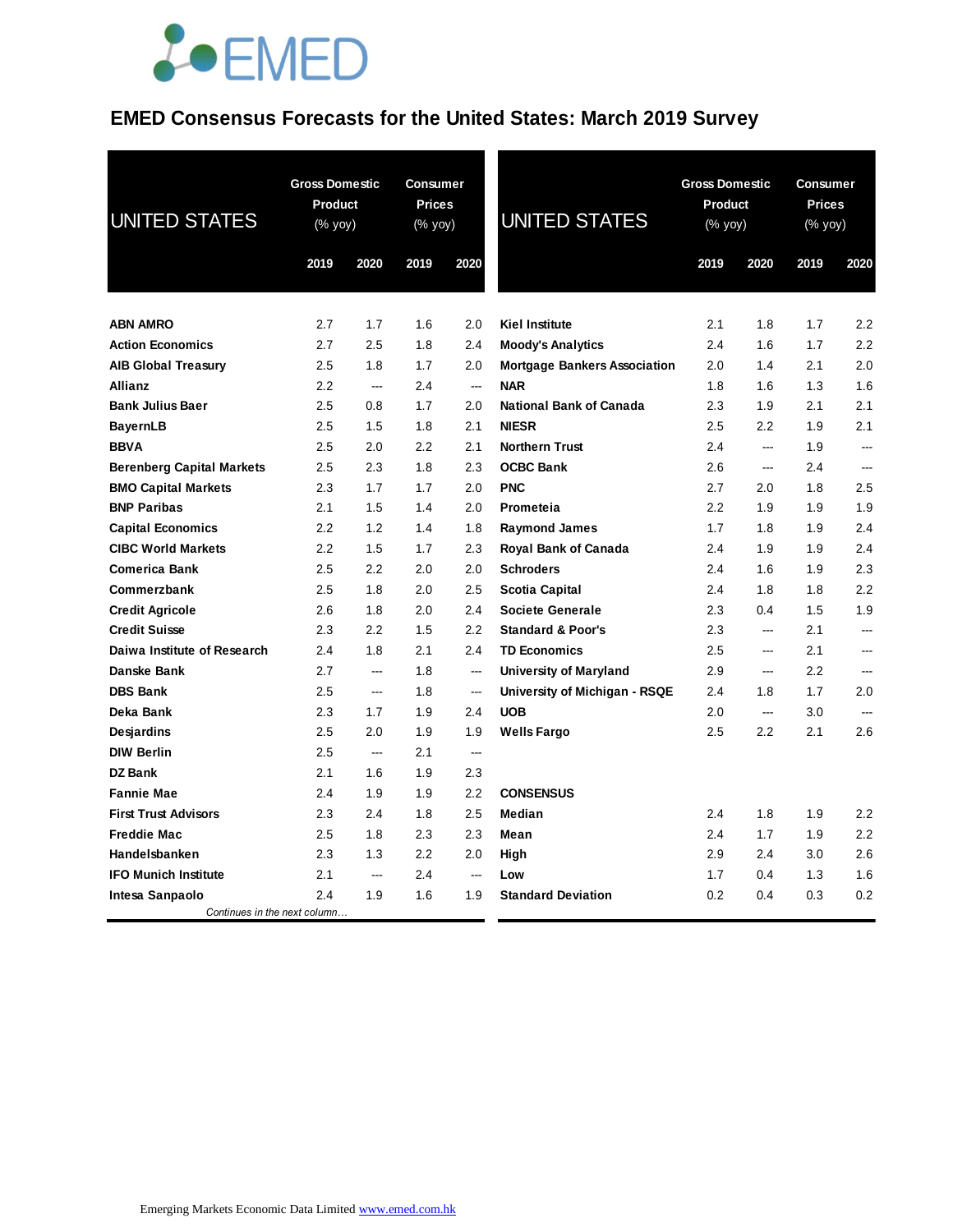### **EMED Consensus Forecasts for the Euro Area: March 2019 Survey**

| <b>EURO AREA</b>                 | <b>Gross Domestic</b><br>Product<br>(% yoy) |      | <b>Consumer</b><br><b>Prices</b><br>(% yoy) |                          | <b>EURO AREA</b>            | <b>Gross Domestic</b><br>Product<br>(% yoy) |                | <b>Consumer</b><br><b>Prices</b><br>(% yoy) |                |
|----------------------------------|---------------------------------------------|------|---------------------------------------------|--------------------------|-----------------------------|---------------------------------------------|----------------|---------------------------------------------|----------------|
|                                  | 2019                                        | 2020 | 2019                                        | 2020                     |                             | 2019                                        | 2020           | 2019                                        | 2020           |
| <b>ABN AMRO</b>                  | 0.8                                         | 1.3  | 1.0                                         | 1.3                      | <b>IFO Munich Institute</b> | 1.7                                         | ---            | 1.5                                         | ---            |
| <b>AIB Global Treasury</b>       | 1.6                                         | 1.7  | 1.5                                         | 1.5                      | Intesa Sanpaolo             | 1.2                                         | 1.4            | 1.5                                         | 1.6            |
| Allianz                          | 2.0                                         | ---  | 1.7                                         | $\hspace{0.05cm} \ldots$ | <b>Kiel Institute</b>       | 1.2                                         | 1.5            | 1.3                                         | 1.5            |
| <b>Bank Julius Baer</b>          | 1.2                                         | 0.9  | 1.4                                         | 1.8                      | <b>Moody's Analytics</b>    | 1.5                                         | 1.7            | 1.3                                         | 1.7            |
| <b>BayernLB</b>                  | 1.0                                         | 1.1  | 1.4                                         | 1.6                      | <b>NIESR</b>                | 1.7                                         | 1.5            | 1.7                                         | 2.0            |
| <b>BBVA</b>                      | 1.4                                         | 1.4  | 1.6                                         | 1.6                      | <b>OCBC Bank</b>            | 1.9                                         | $\overline{a}$ | 1.5                                         | $\overline{a}$ |
| <b>Berenberg Capital Markets</b> | 1.1                                         | 1.7  | 1.3                                         | 1.6                      | Prometeia                   | 1.0                                         | 1.3            | 1.5                                         | 1.2            |
| <b>BMO Capital Markets</b>       | 1.3                                         | 1.4  | 1.5                                         | 2.1                      | <b>Royal Bank of Canada</b> | 1.1                                         | 1.4            | 1.8                                         | 1.6            |
| <b>BNP Paribas</b>               | 1.0                                         | 1.1  | 1.4                                         | 1.4                      | <b>Schroders</b>            | 1.3                                         | 1.4            | 1.7                                         | 1.5            |
| <b>Capital Economics</b>         | 1.0                                         | 0.8  | 1.0                                         | 1.2                      | <b>Scotia Capital</b>       | 1.1                                         | 1.6            | 1.2                                         | 1.6            |
| <b>CIBC World Markets</b>        | 1.3                                         | 1.3  | 1.9                                         | 2.0                      | <b>Societe Generale</b>     | 1.3                                         | 1.1            | 1.2                                         | 1.3            |
| Commerzbank                      | 1.4                                         | 1.6  | 1.5                                         | 1.4                      | <b>TD Economics</b>         | 1.5                                         | ---            | 1.7                                         | ---            |
| <b>Credit Agricole</b>           | 1.6                                         | 1.6  | 1.3                                         | 1.4                      | <b>UOB</b>                  | 1.6                                         | ---            | 1.7                                         | ---            |
| <b>Credit Suisse</b>             | 1.2                                         | 1.6  | 1.3                                         | 1.5                      | <b>Wells Fargo</b>          | 1.5                                         | 1.4            | 1.7                                         | 1.7            |
| Danske Bank                      | 1.5                                         | ---  | 1.5                                         | ---                      |                             |                                             |                |                                             |                |
| <b>DBS Bank</b>                  | 2.2                                         | ---  | 1.4                                         | $\hspace{0.05cm} \ldots$ |                             |                                             |                |                                             |                |
| Deka Bank                        | 1.3                                         | 1.4  | 1.4                                         | 1.8                      | <b>CONSENSUS</b>            |                                             |                |                                             |                |
| <b>DIW Berlin</b>                | 1.7                                         | ---  | 1.8                                         | ---                      | <b>Median</b>               | 1.3                                         | 1.4            | 1.5                                         | 1.6            |
| <b>DZ</b> Bank                   | 1.2                                         | 1.3  | 1.4                                         | 1.5                      | Mean                        | 1.4                                         | 1.4            | 1.5                                         | 1.6            |
| <b>ETLA</b>                      | 1.1                                         | 1.3  | 1.4                                         | 1.6                      | High                        | 2.2                                         | 1.7            | 1.9                                         | 2.1            |
| <b>EUROFER</b>                   | 1.7                                         | 1.7  | 1.7                                         | 1.7                      | Low                         | 0.8                                         | 0.8            | 1.0                                         | 1.2            |
| Handelsbanken                    | 1.6                                         | 1.4  | 1.7                                         | 1.6                      | <b>Standard Deviation</b>   | 0.3                                         | 0.2            | 0.2                                         | 0.2            |
| Continues in the next column     |                                             |      |                                             |                          |                             |                                             |                |                                             |                |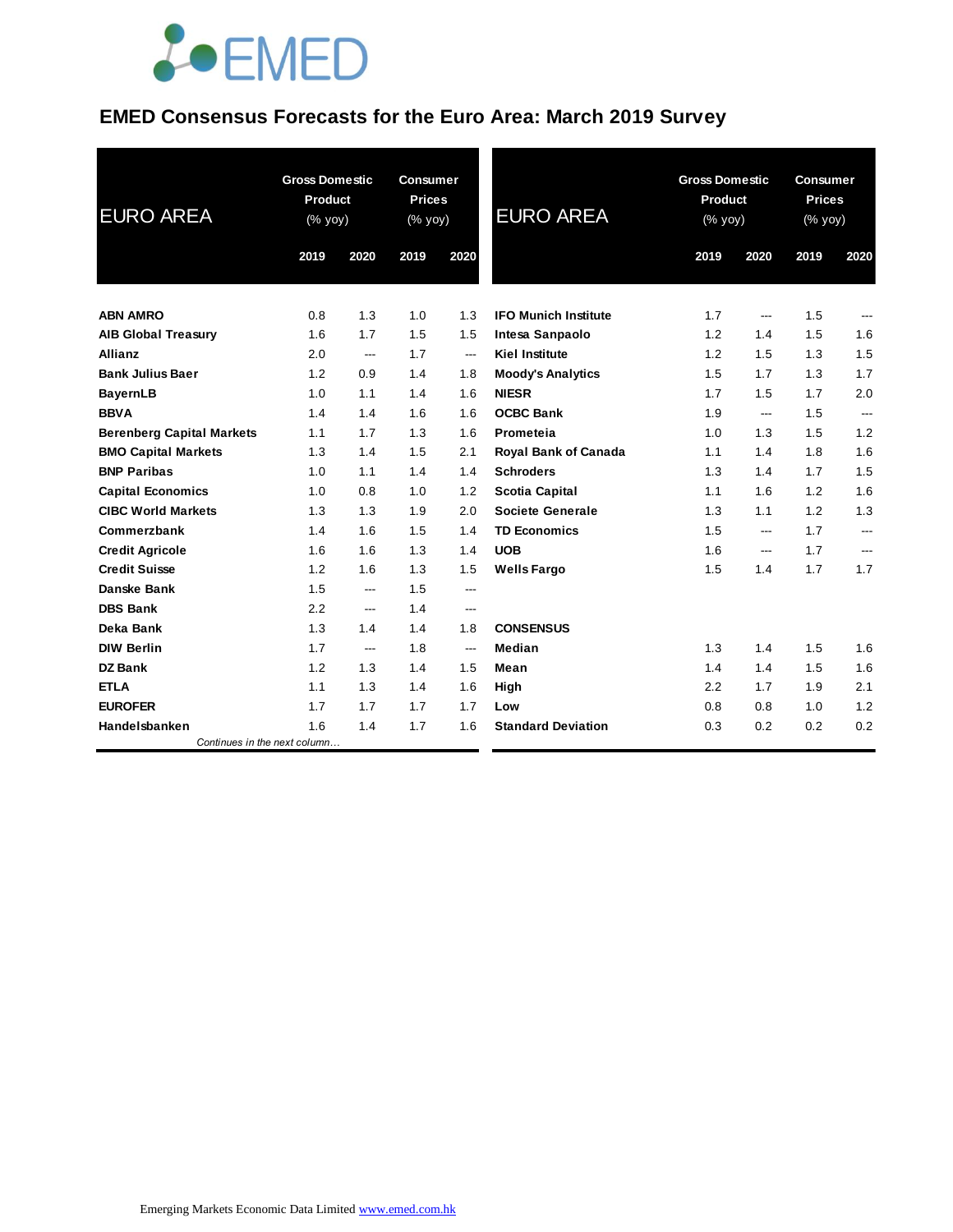### **EMED Consensus Forecasts for Japan: March 2019 Survey**

| <b>JAPAN</b>                     | <b>Gross Domestic</b><br><b>Product</b><br>(% yoy) |        | <b>Consumer</b><br><b>Prices</b><br>(% yoy) |                          | <b>JAPAN</b>              | <b>Gross Domestic</b><br>Product<br>(% yoy) |        | <b>Consumer</b><br><b>Prices</b><br>(% yoy) |                |
|----------------------------------|----------------------------------------------------|--------|---------------------------------------------|--------------------------|---------------------------|---------------------------------------------|--------|---------------------------------------------|----------------|
|                                  | 2019                                               | 2020   | 2019                                        | 2020                     |                           | 2019                                        | 2020   | 2019                                        | 2020           |
| <b>ABN AMRO</b>                  | 0.9                                                | 0.7    | 1.1                                         | 1.6                      | Intesa Sanpaolo           | 0.9                                         | 0.5    | 1.0                                         | 1.8            |
| <b>AIB Global Treasury</b>       | 1.1                                                | 0.5    | 1.3                                         | 1.5                      | <b>JCER</b>               | 0.9                                         | ---    | 1.6                                         | $\overline{a}$ |
| <b>Allianz</b>                   | 1.0                                                | ---    | 1.5                                         | $\hspace{0.05cm} \ldots$ | <b>Kiel Institute</b>     | 0.7                                         | 0.8    | 0.8                                         | 1.7            |
| <b>Bank Julius Baer</b>          | 0.6                                                | 0.5    | 0.8                                         | 1.0                      | <b>Mizuho Securities</b>  | 0.5                                         | 0.5    | 0.7                                         | 0.8            |
| Bank of Tokyo-Mitsubishi UFJ     | 0.8                                                | ---    | 0.8                                         | ---                      | <b>Moody's Analytics</b>  | 0.8                                         | 0.4    | 1.1                                         | 1.5            |
| <b>BayernLB</b>                  | 0.8                                                | 0.5    | 1.0                                         | 1.5                      | <b>NIESR</b>              | 1.1                                         | 0.2    | 1.4                                         | 2.6            |
| <b>BBVA</b>                      | 1.0                                                | 0.6    | 1.2                                         | 1.6                      | <b>OCBC Bank</b>          | 1.1                                         | $---$  | 1.0                                         | $\overline{a}$ |
| <b>Berenberg Capital Markets</b> | 0.7                                                | 1.0    | 1.1                                         | 1.4                      | Prometeia                 | 0.7                                         | 0.7    | 1.2                                         | 1.4            |
| <b>BMO Capital Markets</b>       | 0.7                                                | 0.6    | 1.1                                         | 1.5                      | <b>Schroders</b>          | 0.7                                         | 0.4    | 0.5                                         | 1.0            |
| <b>BNP Paribas</b>               | 0.5                                                | 0.3    | 0.6                                         | 1.1                      | Societe Generale          | 1.4                                         | 0.8    | 0.7                                         | 1.5            |
| <b>Capital Economics</b>         | 0.5                                                | 0.3    | 0.5                                         | 1.5                      | <b>TD Economics</b>       | 1.0                                         | ---    | 1.4                                         | ---            |
| <b>CIBC World Markets</b>        | 0.8                                                | 0.8    | 1.1                                         | 1.5                      | <b>UOB</b>                | 0.8                                         | ---    | 2.0                                         | ---            |
| Commerzbank                      | 1.2                                                | 0.3    | 1.1                                         | 1.3                      | <b>Wells Fargo</b>        | 0.8                                         | 0.5    | 1.1                                         | 1.8            |
| <b>Credit Agricole</b>           | 0.6                                                | 0.3    | 0.8                                         | 1.6                      |                           |                                             |        |                                             |                |
| <b>Credit Suisse</b>             | 0.8                                                | 0.7    | 0.6                                         | 0.5                      |                           |                                             |        |                                             |                |
| Daiwa Institute of Research      | 0.4                                                | 0.6    | 0.4                                         | 0.5                      |                           |                                             |        |                                             |                |
| <b>Danske Bank</b>               | 0.9                                                | ---    | 1.4                                         | $\hspace{0.05cm} \ldots$ | <b>CONSENSUS</b>          |                                             |        |                                             |                |
| <b>DBS Bank</b>                  | 0.9                                                | ---    | 1.0                                         | ---                      | Median                    | 0.8                                         | 0.5    | 1.1                                         | 1.5            |
| Deka Bank                        | 0.7                                                | $-0.1$ | 1.2                                         | 2.4                      | Mean                      | 0.8                                         | 0.5    | 1.0                                         | 1.5            |
| <b>DIW Berlin</b>                | 1.0                                                | ---    | 1.1                                         | ---                      | High                      | 1.4                                         | 1.0    | 2.0                                         | 2.6            |
| <b>DZ Bank</b>                   | 0.8                                                | 0.7    | 1.3                                         | 1.9                      | Low                       | 0.4                                         | $-0.1$ | 0.4                                         | 0.5            |
| <b>IFO Munich Institute</b>      | 1.0                                                | ---    | 0.8                                         | ---                      | <b>Standard Deviation</b> | 0.2                                         | 0.2    | 0.3                                         | 0.5            |
| Continues in the next column     |                                                    |        |                                             |                          |                           |                                             |        |                                             |                |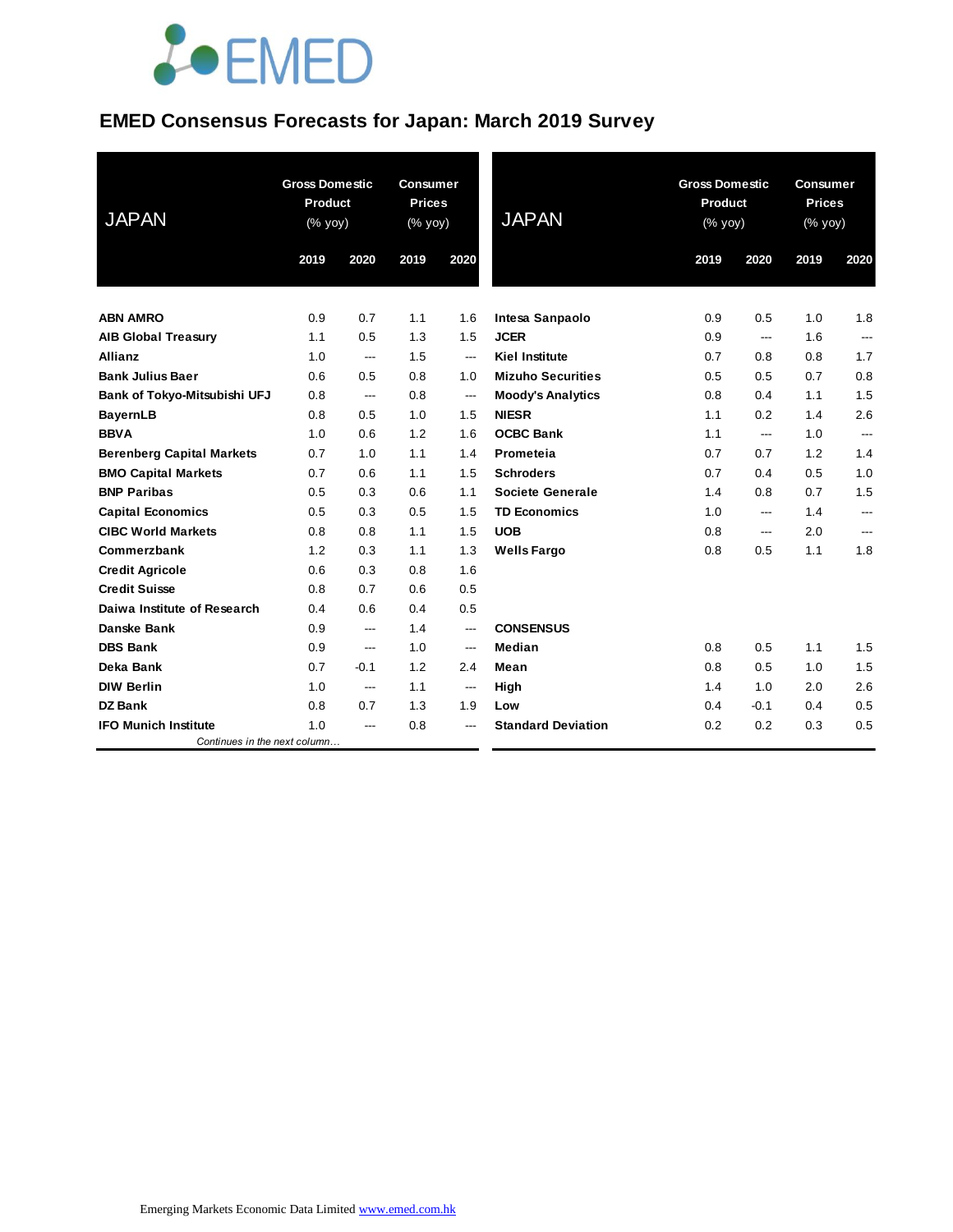### **EMED Consensus Forecasts for China: March 2019 Survey**

| <b>CHINA</b>                     | <b>Gross Domestic</b><br><b>Product</b><br>(% yoy) |                | <b>Consumer</b><br><b>Prices</b><br>(% yoy) |                          | <b>CHINA</b>              | <b>Gross Domestic</b><br>Product<br>(% yoy) |       | <b>Consumer</b><br><b>Prices</b><br>$(% \mathsf{Y}\rightarrow \mathsf{Y})$ (% yoy) |                |
|----------------------------------|----------------------------------------------------|----------------|---------------------------------------------|--------------------------|---------------------------|---------------------------------------------|-------|------------------------------------------------------------------------------------|----------------|
|                                  | 2019                                               | 2020           | 2019                                        | 2020                     |                           | 2019                                        | 2020  | 2019                                                                               | 2020           |
| <b>ABN AMRO</b>                  | 6.3                                                | 6.0            | 2.5                                         | 2.5                      | Intesa Sanpaolo           | 6.3                                         | 6.0   | 2.3                                                                                | 2.6            |
| <b>Allianz</b>                   | 6.2                                                | ---            | 2.8                                         | $\overline{\phantom{a}}$ | <b>JP Morgan</b>          | 6.2                                         | 6.2   | 1.7                                                                                | 2.5            |
| <b>Bank Julius Baer</b>          | 5.9                                                | 5.8            | 2.1                                         | 2.5                      | <b>Kiel Institute</b>     | 6.1                                         | 5.8   | 2.1                                                                                | 2.3            |
| <b>Bank of East Asia</b>         | 6.2                                                | 6.0            | 2.1                                         | 1.8                      | <b>Moody's Analytics</b>  | 6.3                                         | 5.9   | 1.9                                                                                | 2.8            |
| <b>BayernLB</b>                  | 6.2                                                | 6.0            | 2.2                                         | 2.4                      | <b>NIESR</b>              | 6.2                                         | 6.1   | 2.3                                                                                | 2.7            |
| <b>BBVA</b>                      | 6.0                                                | 5.8            | 2.5                                         | 3.0                      | <b>OCBC Bank</b>          | 6.2                                         | ---   | 2.5                                                                                | ---            |
| <b>Berenberg Capital Markets</b> | 6.1                                                | 5.9            | 2.1                                         | 2.1                      | Prometeia                 | 6.0                                         | 5.3   | 2.8                                                                                | 2.5            |
| <b>BMO Capital Markets</b>       | 6.1                                                | 6.0            | 2.0                                         | 2.0                      | <b>Schroders</b>          | 6.3                                         | 6.1   | 2.0                                                                                | 2.2            |
| <b>BNP Paribas</b>               | 6.2                                                | 6.0            | 1.9                                         | 2.5                      | <b>Scotia Capital</b>     | 6.2                                         | 6.0   | 2.3                                                                                | 2.3            |
| <b>Capital Economics</b>         | 6.3                                                | 6.2            | 2.0                                         | 1.5                      | Societe Generale          | 6.2                                         | 5.7   | 1.9                                                                                | 1.9            |
| Commerzbank                      | 6.3                                                | 6.0            | 2.5                                         | 2.2                      | <b>UOB</b>                | 6.3                                         | $---$ | 2.4                                                                                | $\overline{a}$ |
| <b>Credit Agricole</b>           | 6.4                                                | 6.0            | 2.5                                         | 2.5                      | <b>Wells Fargo</b>        | 6.2                                         | 6.0   | 2.3                                                                                | 2.3            |
| <b>Credit Suisse</b>             | 6.2                                                | 6.0            | 1.9                                         | 2.0                      |                           |                                             |       |                                                                                    |                |
| Daiwa Institute of Research      | 6.3                                                | 6.0            | 2.1                                         | 1.8                      |                           |                                             |       |                                                                                    |                |
| <b>Danske Bank</b>               | 6.2                                                | ---            | 2.0                                         | $\overline{\phantom{a}}$ | <b>CONSENSUS</b>          |                                             |       |                                                                                    |                |
| <b>DBS Bank</b>                  | 6.2                                                | ---            | 2.2                                         | ---                      | Median                    | 6.2                                         | 6.0   | 2.2                                                                                | 2.3            |
| Deka Bank                        | 6.2                                                | 6.0            | 1.9                                         | 2.3                      | Mean                      | 6.2                                         | 6.0   | 2.2                                                                                | 2.3            |
| <b>DIW Berlin</b>                | 6.3                                                | $\overline{a}$ | 2.4                                         | ---                      | High                      | 6.5                                         | 6.2   | 2.8                                                                                | 3.0            |
| <b>DZ Bank</b>                   | 6.5                                                | 6.2            | 2.2                                         | 2.2                      | Low                       | 5.9                                         | 5.3   | 1.7                                                                                | 1.5            |
| <b>IFO Munich Institute</b>      | 6.3                                                | ---            | 2.8                                         | ---                      | <b>Standard Deviation</b> | 0.1                                         | 0.2   | 0.3                                                                                | 0.3            |
| Continues in the next column     |                                                    |                |                                             |                          |                           |                                             |       |                                                                                    |                |